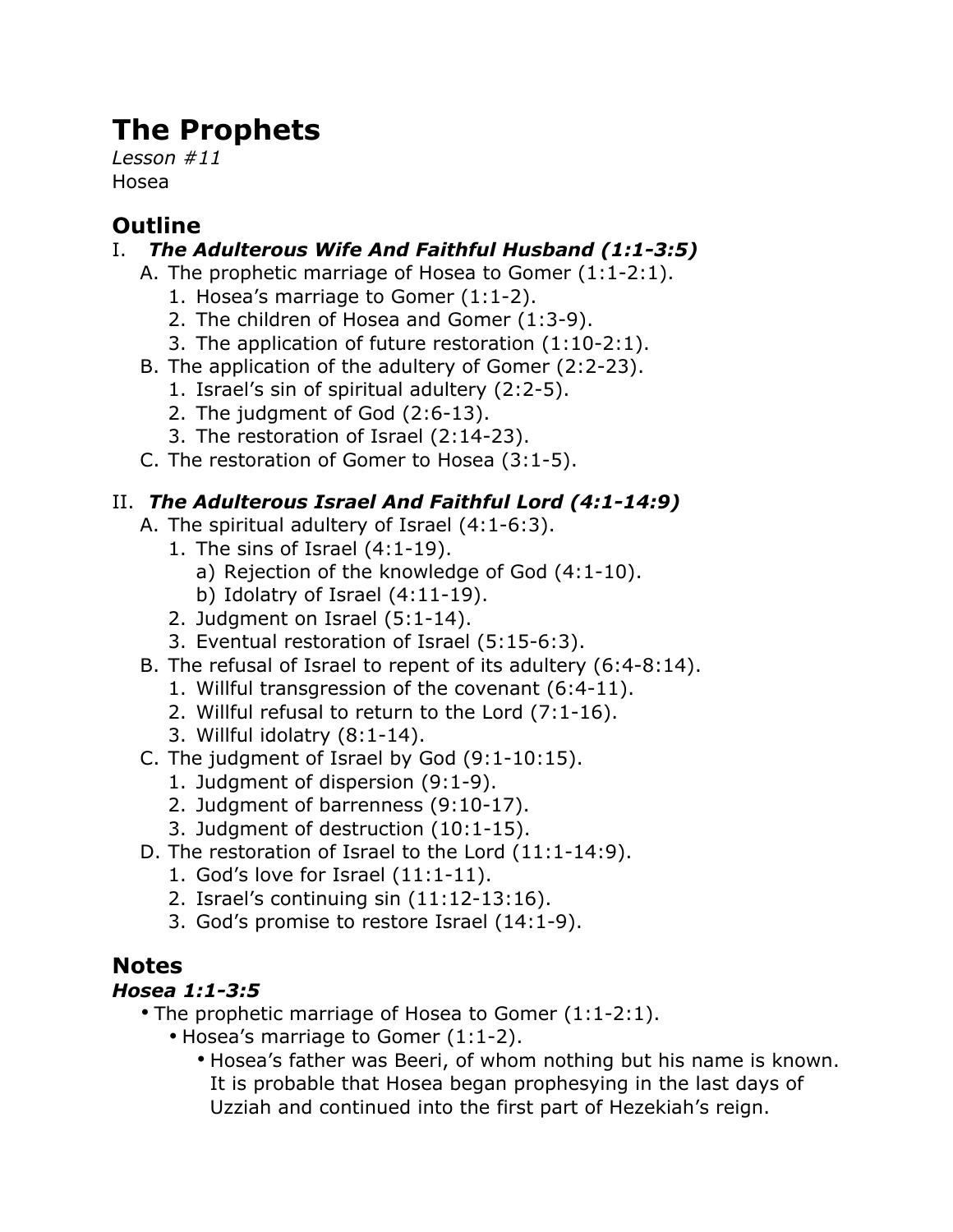- Gomer was probably not a harlot when she married Hosea. She was likely a typical woman of that day who was influenced by her environment to become immoral. The parallel between Hosea and Gomer and God and Israel supports this conclusion.
- The children of Hosea and Gomer (1:3-9).
	- Hosea obeyed God's command and married Gomer, though this was certainly not easy, knowing what Gomer would become.
	- Homer and Gomer bore three children, to whom were given prophetic names: Jezreel (God scatters), Lo-ruhamah (Not Pitied), and Lo-ammi (Not My People), to show that God was about to bring His judgment upon Israel.
	- The political house of Israel would never be restored. "At that day" probably points to the end of the kingdom of Israel. God would no more show love to Israel; yet He would continue to show love to Judah.
- The application of future restoration (1:10-2:1).
	- The statement in vs. 10 points to the time of Christ (1 Peter 2:10; Romans 9:26). "The day of Jezreel" refers back to 1:4; for inasmuch as the kingdom had been brought to an end, now Israel and Judah (and the Gentiles) could be brought together as one.
	- At present the relationship was symbolized by the names Loruhamah and Lo-ammi; but in the future the appropriate names will be "my people" and "my loved one."
- The application of the adultery of Gomer (2:2-23).
	- Israel's sin of spiritual adultery (2:2-5).
		- That which Hosea had experienced in his unfaithful wife, Gomer, God had experienced in the unfaithful nation, Israel. Because of their idolatry, God cannot be to her a husband and nor she to Him a wife.
		- The nation had praised the baalim as the source of her blessings. She had served them for the hire of material prosperity. For this, God would hedge up her paths, making it impossible for her to escape.
	- The judgment of God (2:6-13).
		- Though Israel's path would be blocked, she would still try to chase after her lovers in futility.
		- Because of this unfaithfulness to Himself, God would take back that which He had bestowed upon the nation. This would leave the nation destitute.
	- The restoration of Israel (2:14-23).
		- Israel had wandered far away in pursuit of her lovers, but God would allure her back to Himself.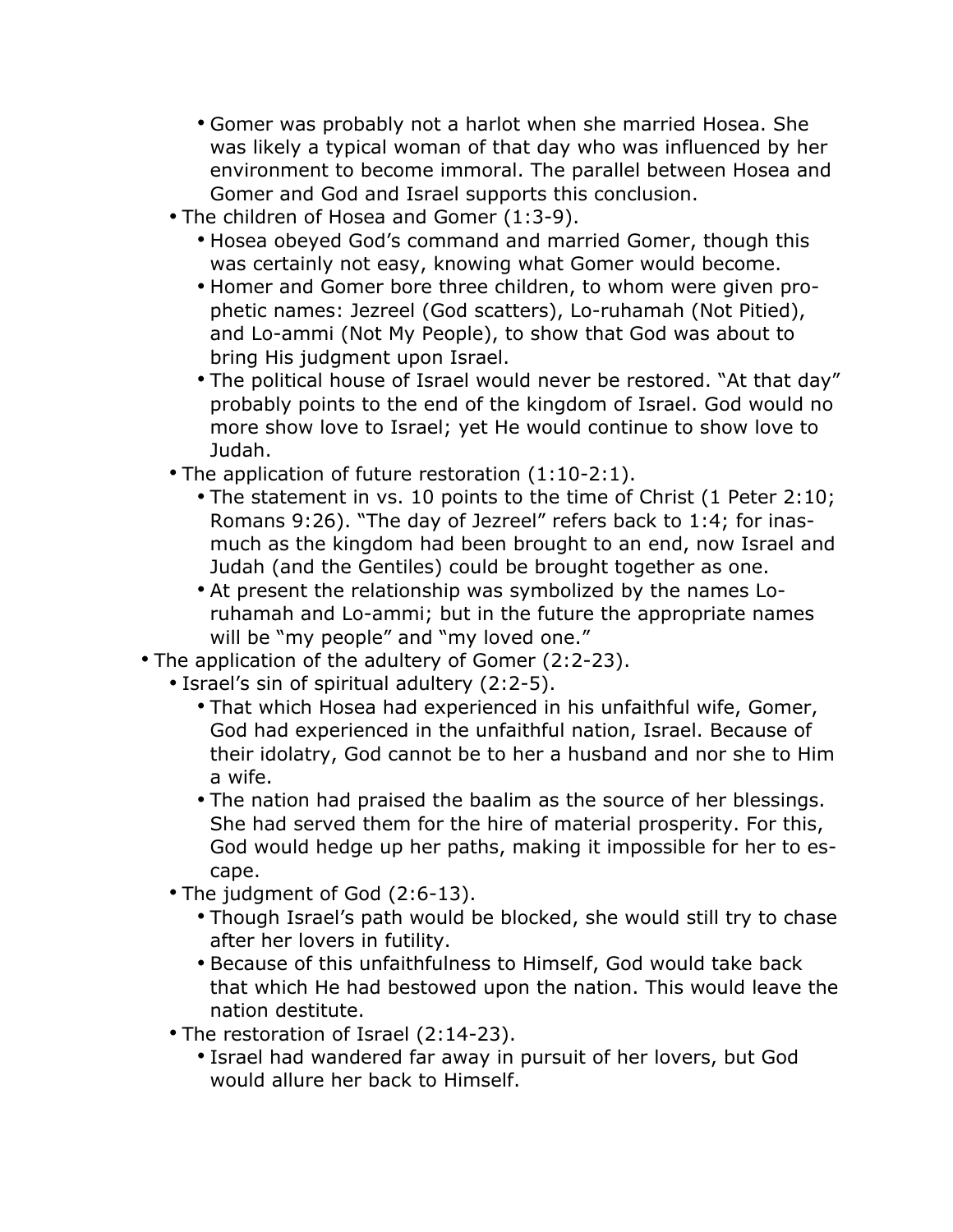- Once more the right relationship between God and Israel would be restored, as when Israel came up out of Egypt.
- The new covenant would restore the relationship between God and His people; a spirit of peace would characterize them. Under this covenant, the animal nature of man would be brought under subjection. He has bestowed all spiritual blessings on them in Christ.
- The restoration of Gomer to Hosea (3:1-5).
	- In taking her back, Hosea would be illustrating God's continuing love for Israel, who had turned to "other gods" and lusted after "flagons of wine."
	- Until she could prove herself, she would not be as a wife to him, nor would he be to her a husband; there would be no conjugal relation between them.
	- As Israel had gone so far from God and had sunk so low, so Gomer had gone so far from Hosea and had sunk so low that she was no longer desired and had become a slave to be bought from a master.

#### *Hosea 4:1-14:9*

• The spiritual adultery of Israel (4:1-6:3).

- The sins of Israel (4:1-19).
	- Rejection of the knowledge of God (4:1-10).
		- With a burdened heart and fierce indignation because of the sins of the nation, the prophet stepped from the moral ruin of his own destroyed home into the atmosphere of a degenerate people. They were untrustworthy, failed to show compassion toward others and lacked a true knowledge of the being and nature of God.
		- Because of this moral decay, desolation would come on the land, a desolation so terrible that even all nature would be affected by it.
		- Hosea laid the blame for their condition upon the priests; they, primarily, were responsible. Knowledge of God and of His ways is essential to the life of any people.
		- Those responsible for the teaching of righteousness were encouraging sin so that they themselves could profit!
	- Idolatry of Israel (4:11-19).
		- The priests had been the leaders in wrongdoing, but the people had followed them all too closely.
		- The altars to false gods were usually erected on the tops of high elevations and hills, and under trees of heavy foliage on the plains or level sections. Idolatrous worship was terribly immoral and depraved.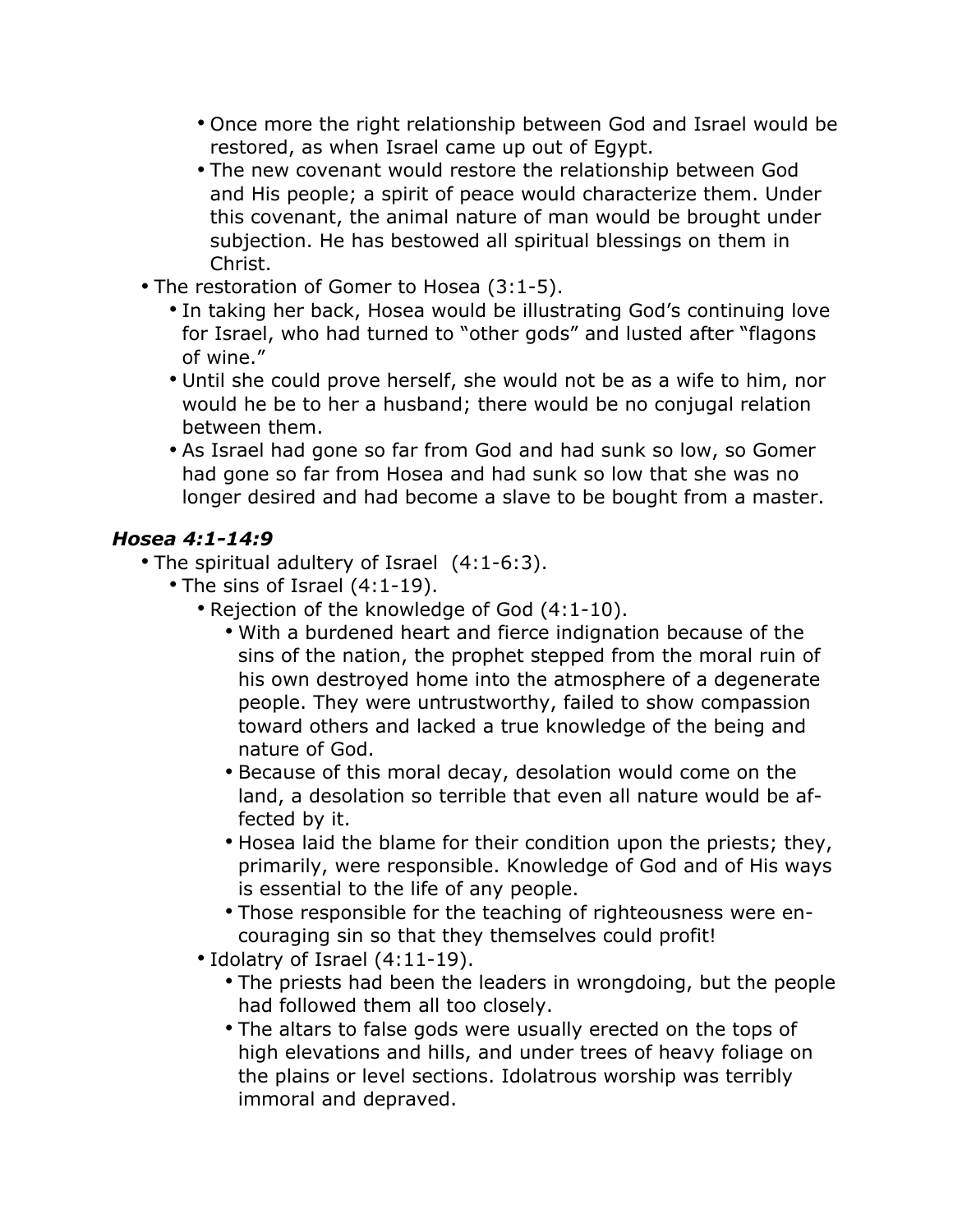- The Ephraimites were the most influential tribe of the northern nation and were often referred to as representative of that nation. They were so far gone into idolatry that they had become hopeless.
- Judgment on Israel (5:1-14).
	- Corruption was discovered in all phases of life and made punishment inevitable. Idolatry was found not only among the people of the nation, but among the priests, in the house of the king and among the princes of his household.
	- Any attempt to hide from God would be ridiculous. Ephraim, the ruling house, and Israel, the people, in all their idolatry and defilement are ever before His eyes.
	- When Israel went up out of Egypt they took their flocks and herds with them to meet God. Now they will go forth with their flocks and herds to seek Him, but will be unable to find Him because He will have withdrawn Himself.
	- Upon realizing the situation, Ephraim sought help from Assyria rather than from God -- perhaps the time when Menahem paid tribute to Assyria (2 Kings 15:19-20; cf. 2 Kings 16:5-9). Ephraim's troubles were internal ones and indeed incurable.
- Eventual restoration of Israel (5:15-6:3).
	- When the punishment had been inflicted, God would withdraw to await the desired results.
	- The people urged one another to return truly to God in the confidence that He who had punished them would heal them and bind up their wounds.
	- God, they can be sure, will respond to their persistence in seeking Him; He would come to them as surely "as the morning," a coming as delightfully welcome as the winter rains and the spring rains.
- The refusal of Israel to repent of its adultery (6:4-8:14).
	- Willful transgression of the covenant (6:4-11).
		- The word "goodness" connotes continued faithful love; but the people fell lamentably short when it came to sustaining it. As a result, God had sent His prophets to speak words of warning, which included predictions of doom.
		- The whole land of Israel had become as a haunt for wicked men, stained with the blood of their crimes. Again the priests are charged with conduct characteristic of gangsters who lie in wait to murder and rob. They committed great deeds of lust and wickedness.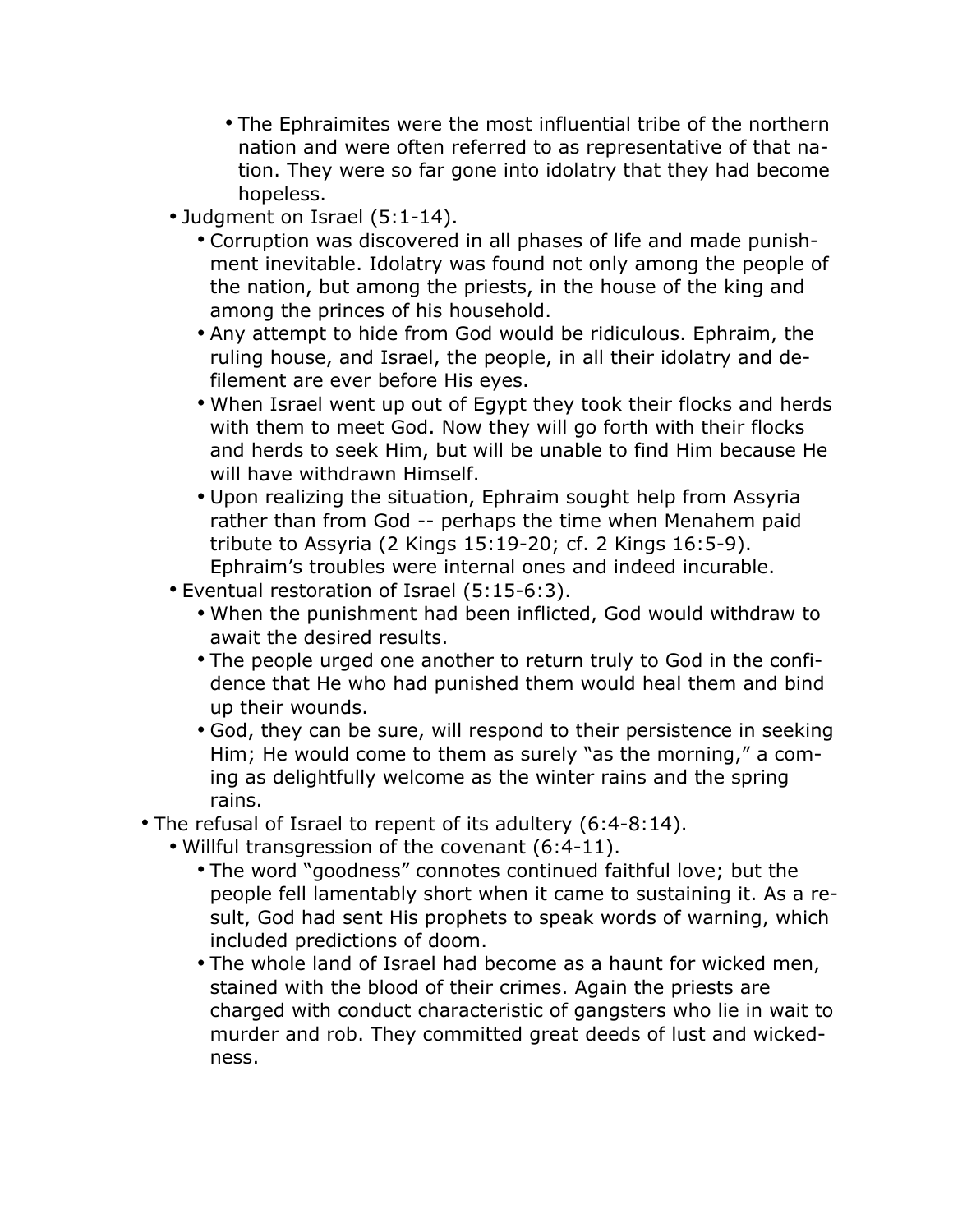- Willful refusal to return to the Lord (7:1-16).
	- The wickedness of Israel seemed endless. Israel the nation, Ephraim the ruling tribe and Samaria the capital are all involved. As God would heal one, the wickedness of another was brought to light.
	- The saddest part of the picture was seen in the statement of God, there was "none among them that calleth unto me."
	- In addition to the internal moral corruption of the people, the nation was cursed with a corrupt and destructive foreign policy. The strength of Israel was to have been the people's trust in God and their separateness and seclusion from all other nations.
	- Though God was seeking to redeem them through His prophets, they lied about Him. They deny His sole deity by turning to idols, and they lied to Him in word and action.
- Willful idolatry (8:1-14).
	- God bade Hosea to trumpet a warning. An eagle (i.e., Assyria) was ready to descend on "the house of the Lord."
	- In reality, they did not know God. They had cast Him off, their only true good; and now the enemy would pursue them. It was too late to cry. His "good" is only for those who respect Him and keep His covenant.
	- "The calf of Samaria," the calf of gold erected at Bethel, had come from the hands of Israel. It was a product of human creation, and as such it was not God nor could it represent God.
	- In the Pentateuch God had given the people "great things" (lit., "ten thousand things") of His law so that they could know His will. They had thought of His law as something strange. Thus the fault lay with the people, not with God.
- The judgment of Israel by God (9:1-10:15).
	- Judgment of dispersion (9:1-9).
		- The people were enjoying a period of temporary prosperity that led them into premature rejoicing.
		- Bread of mourning was bread eaten in mourning for the dead, or as one shares grief with others over the sorrow of death (cf. Jeremiah 16:7; Deuteronomy 24:16).
		- Israel would be made to realize that the prophet, the man who claimed the Spirit of God and who had aroused false hopes in the hearts of the people, was a fool (cf. Micah 2:11).
	- Judgment of barrenness (9:10-17).
		- When God first found Israel in the desert (Deuteronomy 32:10), it was like finding delicacies, but that soon changed. Already at Baal-peor, before even entering Canaan (Numbers 25:3-18), the people slipped into the worship of the local Baal.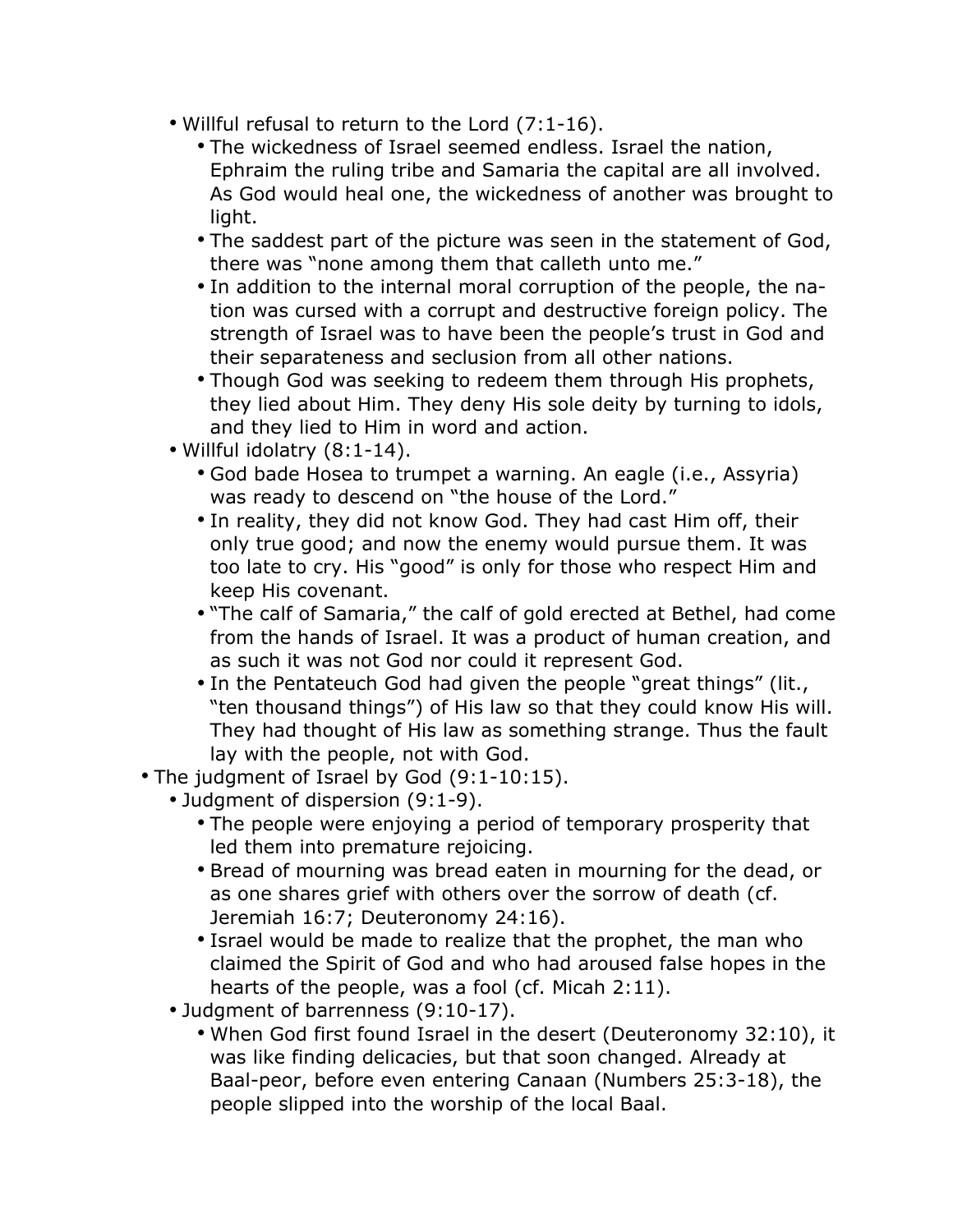- God would turn His favor from Israel because of her unfaithfulness. The population decline would precede the captivity to Assyria, and the captivity itself would bring it to its climax.
- In vs. 16, a play is made on the word "Ephraim." From "doublefruit" they would become fruitless, dried up, bearing no fruit; and what would be born would be destroyed.
- Judgment of destruction (10:1-15).
	- Israel is described as a luxuriant vine, a running vine that puts out its shoots and bears abundant fruit. As such a vine it should have filled God's land and should have borne a satisfying harvest to God.
	- The people of Samaria (representative of all Israel), seeing the ominous signs of the impending punishment, are said to be anxious about their "calves of Bethaven" (Bethel; cf. 4:15) rather than about their own sin.
	- Once more the prophet refers to the sin at Gibeah (cf. 9:9). Since that tragic sin, Israel had defiantly continued in the same basic sin, and the appropriate punishment had not yet been experienced but is now due.
	- The threat of judgment was followed by a call to repentance announced or given by the prophet in the form of three commands. Admittedly, just as plowing is hard work, so it would be hard for the people to change their lifestyle; but they must do so. Only by searching for the Lord would they be delivered from the coming punishment.
- The restoration of Israel to the Lord (11:1-14:9).
	- God's love for Israel (11:1-11).
		- Once more the prophet looks back to the beginning of Israel's history (cf. 9:9; 10:9). When Israel was but a child God had called him out of Egypt. However, the more God sent prophets to warn and call the people back to Himself, the more they had served the baalim and burned incense to the images.
		- Hosea clearly declared where they would go into captivity; it would not be Egypt, but Assyria. Egypt was the symbol or type of bondage, and so they will go into Egypt in a figurative way (8:13; 9:3, 6).
		- They will return to bondage because they had not returned to God; the Assyrian will be their king because they had refused to have God as their King.
		- Two poignant questions reveal the depth of God's love for His people in vs. 8. Despite the sure judgment that was soon to come on unfaithful Israel, He could not bear to give up His chosen peo-